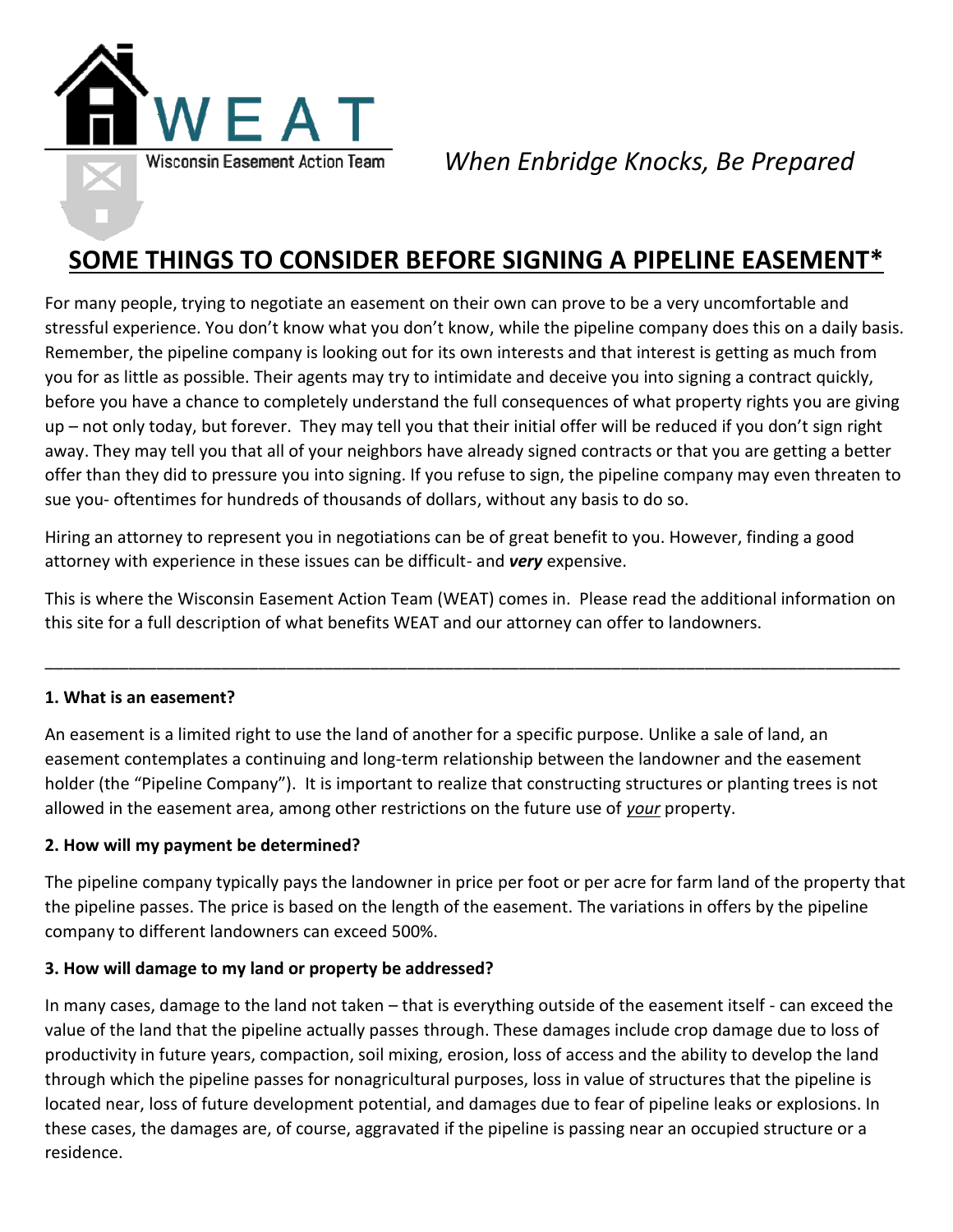## **4. How wide will the easement be? Will a "temporary" workspace be required?**

Landowners should negotiate two easements. First, there is the permanent pipeline easement. This easement lasts until the pipeline is abandoned. Pipeline companies usually ask for a 50-feet-wide easement. Second, there is the "temporary" construction easement that gives the company more space, in addition to the pipeline easement, in order to construct the pipeline. The width of this easement generally ranges from 20 to 40 feet. This easement should end at a specified date (often at the end of construction). It is important to be fairly and justly compensated for both such easements. Sometimes "temporary" can mean years to be informed!

## **5. Easement area access**

The landowner should try to limit the ability of the company's employees and representatives to access the easement area. For example, the landowner could limit access to certain hours of the day or request some form of notice. In addition, the agreement should state the permitted route of ingress and egress, i.e. access to the easement area.

## **6. Third-party easements**

The landowner should specify two things. First, he or she should restrict the company's ability to assign easements to third parties across the easement area. This prevents another company from using the easement without your permission. Second, the landowner should reserve the right to grant certain additional easements to third parties across the easement area. Another company may want an easement across the pipeline easement in the future.

## **7. Easement agreement for single line**

The landowner should make the easement agreement pertain to only a single pipeline. Without this provision, the company could place more pipelines along the same route without having to secure another easement.

## **8. Restrictions on activities outside the easement area**

Landowners should restrict all activities to the Easement Area and require written authorization before any company employees or personnel can venture outside that area.

## **9. Easement area restoration**

The landowner should make the company restore any damaged land due to the construction or operation of the pipeline. This could include reseeding or other landscaping. This could also include specific payments for loss of trees, crops, structures, etc.

## **10. What other companies/contractors will be working on my property?**

Landowners should require the identification of any independent or subcontractors that the company intends to use during construction.

## **11. Damages caused by contractors**

The landowner should make the pipeline company strictly liable for any and all damage caused by the company's employees or the company's contractors. The pipeline company will point to its lowest-bid contractors and the game of who is responsible for what will be played, and you are likely to lose unless you protect yourself on the front end during negotiations.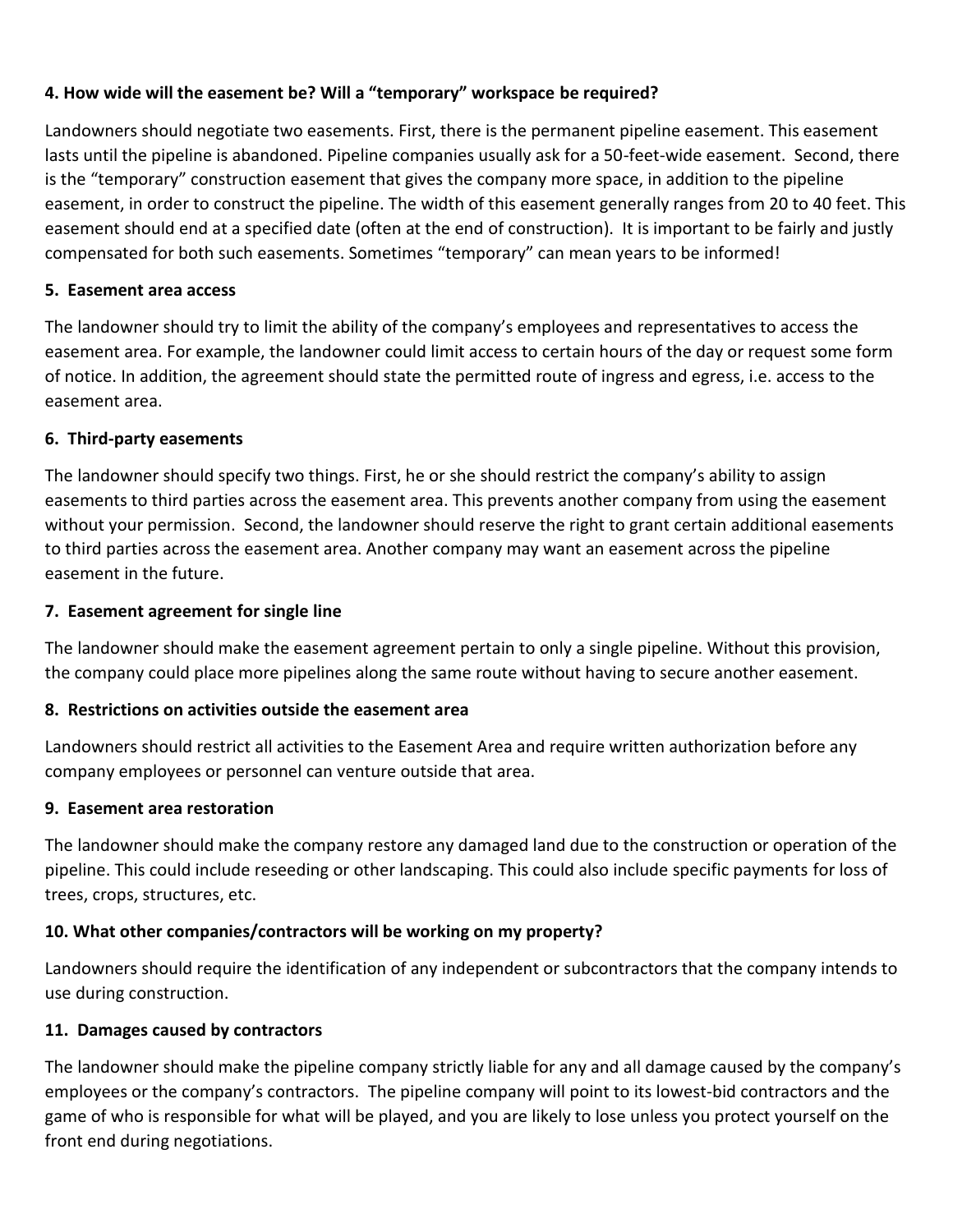## **12. Landowner's rights and restrictions to use easement area**

The landowner should try to retain his or her ability to use and enjoy the easement area once construction has finished. There may be some rights that the landowner will want to expressly reserve such as the right to build parking lots, driveways, landscaping, etc.

## **13. Landowner indemnification**

The company should indemnify (not hold liable) the landowner from the actions or omissions of the independent or subcontractors during both the construction and operations period.

## **14. Identification of pipeline company contact**

The company should provide the contact information of a pipeline company contact person to the landowner. In addition, the company should provide the landowner with 30 days' notice if the contact person will change.

## **15. Written timetable for construction**

The landowner should be provided with a timetable for preliminary construction, pipe installation, and property restoration.

## **16. What materials will the pipeline carry?**

Landowners should try to limit the materials allowed to be used in the pipeline to only crude oil and should try to exclude other, more harmful, materials, such as hazardous chemicals or sewage.

## **17. How large will the pipe be?**

Landowners should specify the diameter of the pipeline to be used so that the company cannot replace the pipeline with a larger one at a later date.

## **18. How far below the surface will the pipe be buried?**

Most easement agreements offer a depth of thirty-six inches (36") underground. However, in order to protect the landowner's future development options, they should request a minimum of forty-eight inches (48"). In fact, Ohio model regulations require a minimum depth of 36"-48" depending on the type of soil involved. They require even deeper construction if subsurface drainage systems or tiles exist along the pipeline route.

## **19. Will there be any surface facilities built on my property, and if so, where will it (they) be located?**

Pipelines require some surface facilities. Unless the easement states differently, the company can place facilities wherever they want. Therefore, landowners should restrict the existence, number and location of surface facilities such as pump stations or booster stations as much as possible.

## **20. Removal of structures**

The landowner should require the company to remove its structures and pipeline if the pipeline is abandoned. Without such a provision, the company can leave its old structures on your land, which reduces the future use and value of the property.